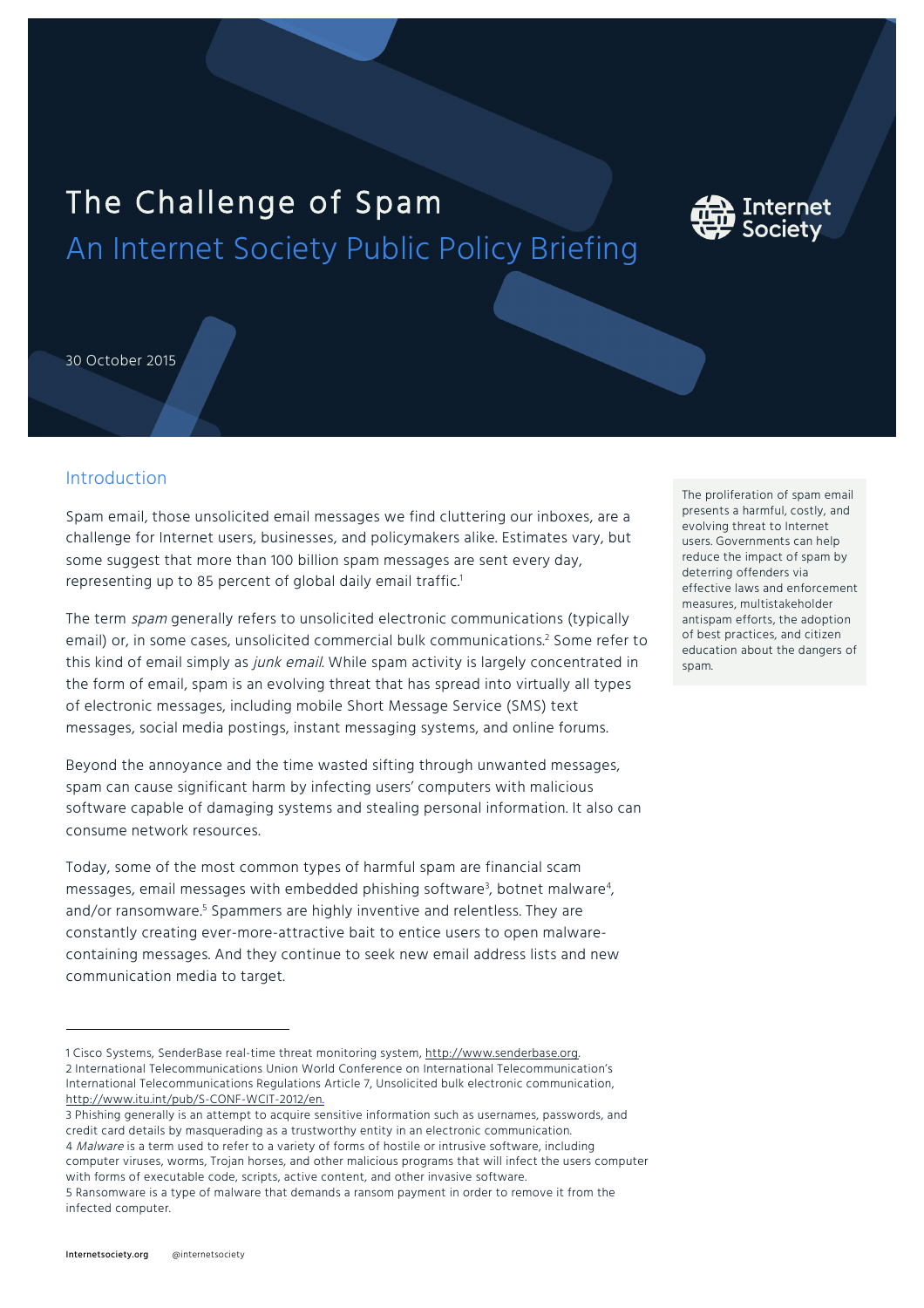#### Key Considerations

Governments around the world are taking legal steps to combat spam, although so far these efforts are more prevalent in western and developed countries. This might be because those countries faced the spam threat earlier. Countries that have adopted legislation regarding spam also have defined what they consider to be spam. These countries have made spam illegal, provided consumer education on how to manage spam, and in some cases, enacted and used enforcement measures to deter spammers. The result has been a noticeable drop of domestic spam, as confirmed in the Netherlands in 2010. After the Dutch government enacted an antispam law, users in the country experienced an 85 percent decrease in domestic spam.<sup>6</sup> However, spammers might have moved to countries without antispam laws. In addition to individual national legislation, there exists an international spam enforcement community known as the London Action Plan (LAP), which works to collaborate on cross-border spam enforcement and related issues.<sup>7</sup>

Network operators and the technical community have developed best practices for managing network security threats, including spam. For example, the Messaging, Malware, and Mobile Anti-Abuse Working Group (M<sup>3</sup>AAWG)<sup>8</sup> produces documents on approaches and tools available to address security issues, such as describing steps to better manage the impact of spam on a network.<sup>9</sup> The Spamhaus Project<sup>10</sup> tracks spam operations and sources to provide real-time network protection and works with law enforcement to combat spam. There are also national and international organizations that work on ways to better manage spam, including the Global System for Mobile Association (GSMA), Regional Internet Registries (RIRs), the International Telecommunications Union (ITU), and the Internet Society.

There are a variety of spam-blocking tools that can improve the way users deal with spam. But no matter how effective spam-blocking technology becomes, end users will always need to be vigilant about the possibility of harmful spam messages reaching them because no tool is perfect and spammers are always inventing new ways to spam. Also, it can be hard for users to recognize whether a message is malicious. Verizon's 2015 Data Breach Investigations Report indicates that 23 percent of email recipients open phishing messages and 11 percent click on attachments, thereby compromising their computers and networked systems.<sup>11</sup>

#### **Challenges**

l

From a broad perspective, spam is a constantly evolving technical, economic, and security challenge for many countries. As such, a multifaceted approach is required to address its challenges. More specifically, the problem of spam offers the following challenges to consider:

7 London Action Plan, http://londonactionplan.org.

孟

<sup>6</sup> Dutch antispam law success, https://www.spamexperts.com/about/news/dutch-anti-spam-law-hassuccess.

<sup>8</sup> Messaging, Malware, and Mobile Anti-Abuse Working Group (M3AAWG) information, https://www.maawg.org/published-documents.

<sup>9</sup> In June 2015, M3AAWG and LAP published Operation Safety-Net: Best Practices to address online, mobile and telephony threats, https://www.m3aawg.org/sites/default/files/M3AAWG\_LAP-79652\_IC\_Operation-Safety-Net\_2-BPs2015-06.pdf

<sup>10</sup> Spamhaus Project information: https://www.spamhaus.org/.

<sup>11</sup> Verizon Corporation's 2015 Data Breach Investigations Report,

http://www.verizonenterprise.com/resources/reports/rp\_data-breach-investigation-report-2015 insider\_en\_xg.pdf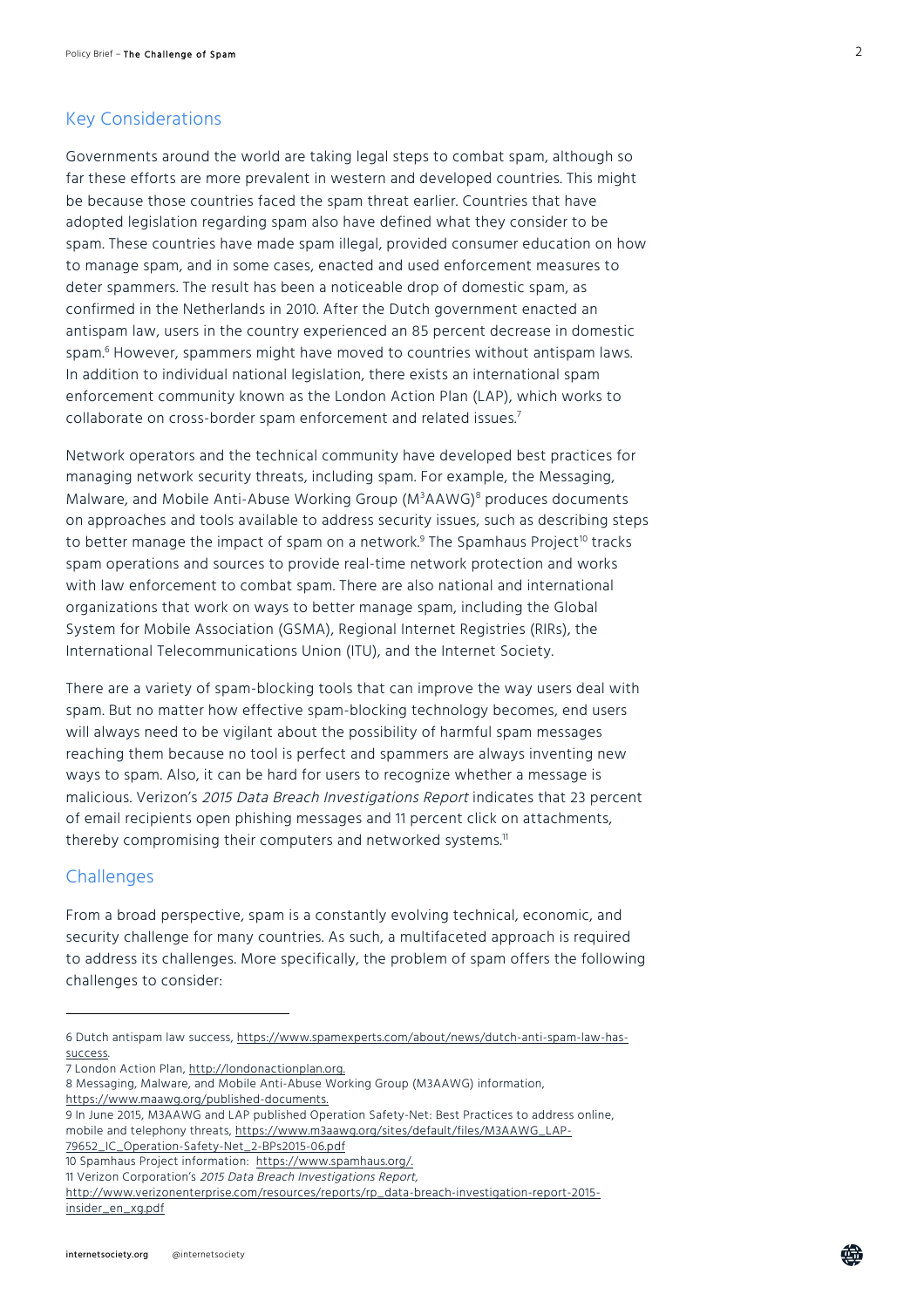- Spam is an expensive problem for both the Internet's infrastructure and its users. High volumes of spam consume valuable network resources, and are a particular burden on countries with limited Internet access and bandwidth. Internet service providers (ISPs) expend great effort to manage this traffic, and end users need to be vigilant of opening spam that contains malware or scams. For mobile data subscribers and those who subscribe to metered services, the cost of receiving or unwittingly sending high numbers of spam messages can be significant. In addition, there are remediation costs to repair systems infected and/or attacked by spam-enabled malware, as well as costs associated with stolen user data.
- In general, the economics of spam lean heavily in favor of spammers. Spam messages cost very little to send. In fact, most of the costs are covered by message recipients, ISPs, infected users, or network operators.
- The nature of spam changes as new applications and ways to exchange data on the Internet are introduced. Spammers advance in their ability to use those platforms to deliver more intrusive and damaging ways to steal personal data, damage networks, and infect systems.
- Spam affects a wide range of Internet users; no single organization can solve the threats from spam by itself. It takes a worldwide, multistakeholder community working together to address the problem.
- Beyond the direct harm to users and the burden on network resources, spam also insidiously creates a lack of user trust and is viewed by some as an obstacle to the use of the Internet and e-commerce. There is also the potentially negative impact on a user's reputation if their identity is stolen by spammers and used to send out spam.
- Communities involved in deploying antispam measures may be met with retaliation (e.g., victims of Distributed Denial of Service (DDoS) attacks, hacking), so it is important that members of the global antispam communities not only provide assistance on how to combat spam, but also provide technical and other support against retaliation attacks.

#### Guiding Principles

The Internet Society believes that a collaborative approach among all relevant stakeholders will provide the best spam-mitigation solutions and security protection. This general approach is emphasized in the Internet Society's Collaborative Security principles, which emphasize a shared and collective responsibility among online stakeholders to achieve desired outcomes.<sup>12</sup>

Governments can help combat spam by:

• **Understanding the changing spam landscape.** Spammers are constantly evolving their methods for spreading malicious email. Governments should make efforts to be up-to-date on spam techniques, trends, and evolving threats. Governments can also play a key role by

l

<sup>12</sup> Internet Society's Collaborative Security Principles, http://www.internetsociety.org/collaborativesecurity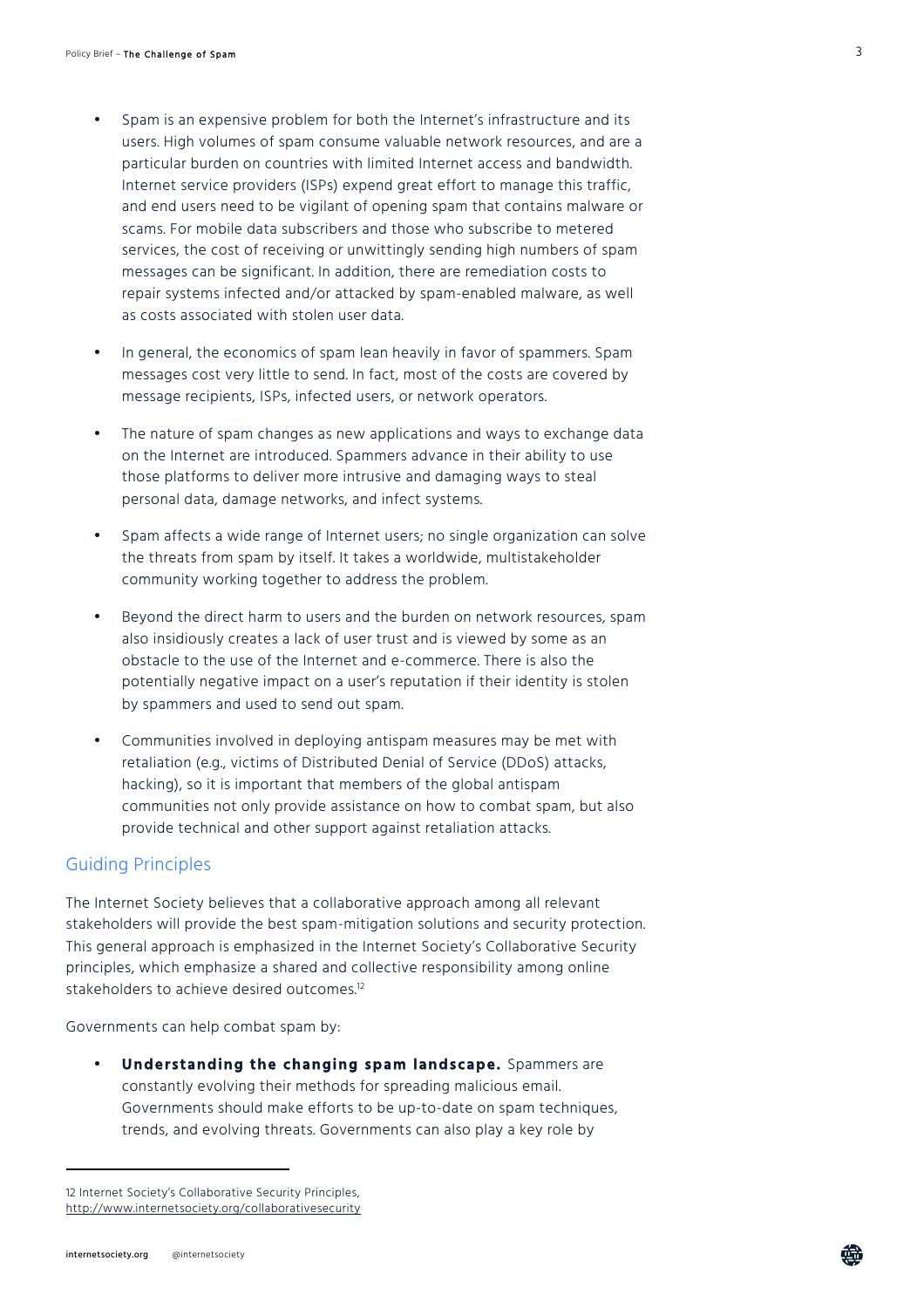supporting research into the identification, tracking, and mitigation of spam and other online threats, as well as the development of related metrics to support policy making. Governments can also encourage privacy-respecting methods for information sharing among stakeholders on real-time risks and threats.

- **Partnering with stakeholders for success.** Spam is a multifaceted problem. A range of stakeholders have a role and should be involved in developing strategies, best practices, and approaches to the implementation of antispam measures, including the development of spam- and malwaremitigation tools. Coordination and partnerships among private and public sector stakeholders should be developed in order to produce robust solutions to spam. Useful entities to engage include antispam coalitions and working groups (such as M<sup>3</sup> AAWG), computer security response teams, network operators, ISPs and online service providers, the Internet technical community, business and consumer advocacy groups, civil society, and others with an interest in combatting spam, malware, and other malicious online activities.
- **Enacting appropriate antispam legislation and enforcement measures.** As previously noted, antispam legislation, strong consumer protection laws, and strong enforcement measures can help deter offending players and reduce the amount of spam sent and received in a country.<sup>13</sup> Government agencies charged with enforcing spam laws and regulations should be well-resourced, publicize the outcomes of enforcement measures, and make it easy for Internet users to report problematic spam and malware distribution.
- **Collaborating with international counterparts.** Spam is a crossborder problem. Collaboration with government counterparts around the world in antispam efforts, including international enforcement actions, is critical to successfully addressing global spam proliferation.
- **Educating and empowering citizens.** Governments should support public- and private-sector initiatives that educate Internet users on how to recognize and protect themselves against spam and other online threats. Internet users also should be aware of their legal right to seek remedies for loss or damage caused by illegal spam and other malicious online activities.

l

<sup>13</sup> A comprehensive source for tracking antispam legislation is available at http://www.spamlaws.com. Links to several national legislative approaches are also located in the Internet Society's Spam Took Kit at http://www.internetsociety.org/spamtoolkit.